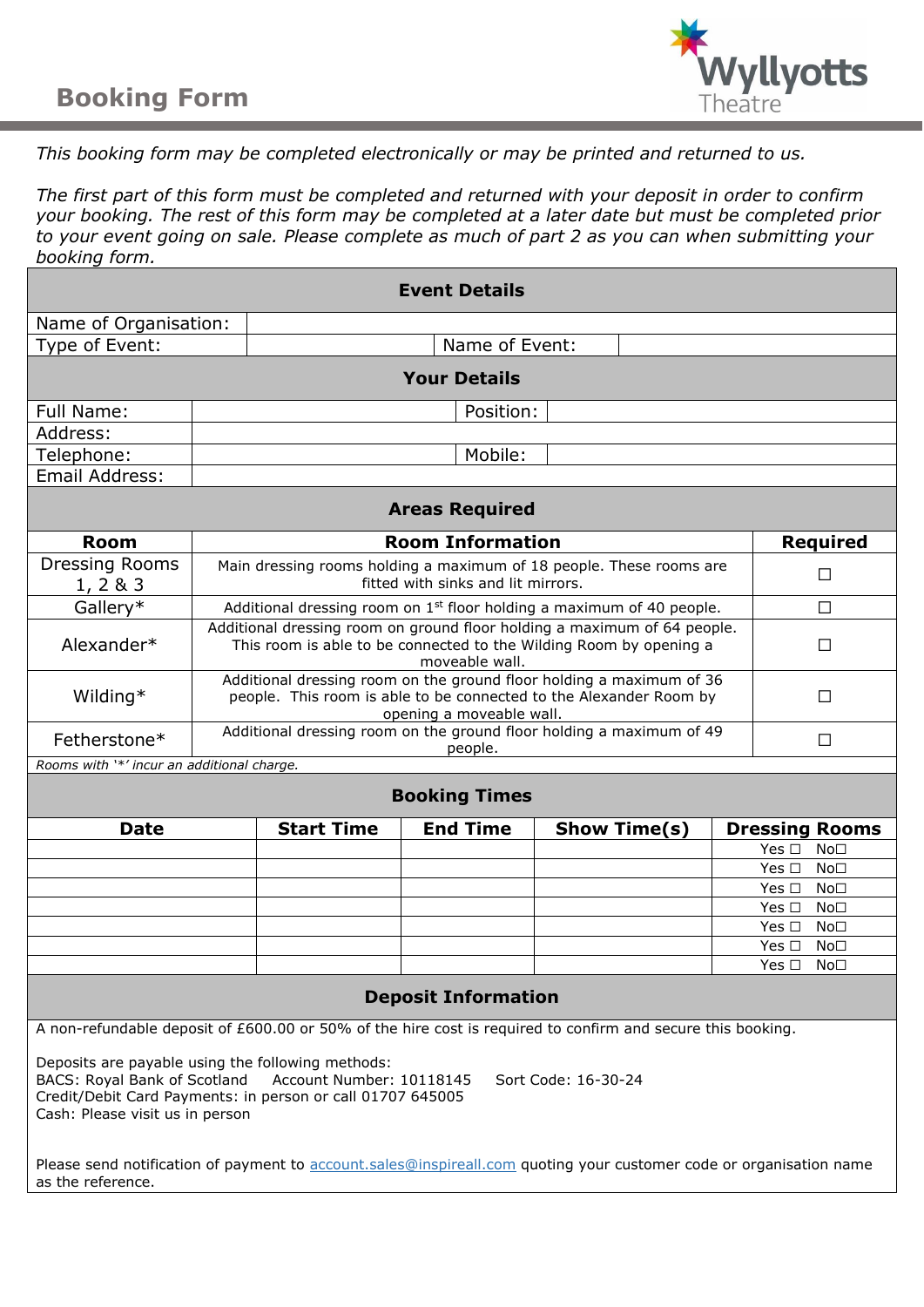

# **Part 2**

| <b>Seating Layout</b>                                                                                                                                                                                                                                                      |                                                                                                                             |                                                                                                      |                                                                                                                           |  |  |  |  |  |
|----------------------------------------------------------------------------------------------------------------------------------------------------------------------------------------------------------------------------------------------------------------------------|-----------------------------------------------------------------------------------------------------------------------------|------------------------------------------------------------------------------------------------------|---------------------------------------------------------------------------------------------------------------------------|--|--|--|--|--|
| <b>Capacity</b>                                                                                                                                                                                                                                                            | <b>Information</b>                                                                                                          |                                                                                                      | Select One                                                                                                                |  |  |  |  |  |
| 420 Seats                                                                                                                                                                                                                                                                  | No stage extension and no orchestra in front of the stage.<br>This seating layout includes 3 rows of flat floor seats.      |                                                                                                      | □                                                                                                                         |  |  |  |  |  |
| 377 Seats                                                                                                                                                                                                                                                                  | A 4ft stage extension with no orchestra in front of the<br>stage.<br>This seating layout includes 1 row of flat floor seats |                                                                                                      | $\Box$                                                                                                                    |  |  |  |  |  |
| If you require anything other than our normal raked seating please give details below and discuss with a member of the<br>team. Should you wish to discuss seating layouts further please book to visit us and we can explain different seating<br>layouts in more detail. |                                                                                                                             |                                                                                                      |                                                                                                                           |  |  |  |  |  |
| <b>Marketing</b>                                                                                                                                                                                                                                                           |                                                                                                                             |                                                                                                      |                                                                                                                           |  |  |  |  |  |
|                                                                                                                                                                                                                                                                            |                                                                                                                             | Wyllyotts' Box Office □                                                                              |                                                                                                                           |  |  |  |  |  |
|                                                                                                                                                                                                                                                                            | How would you like your tickets to be sold                                                                                  | Hirer's Box Office □                                                                                 |                                                                                                                           |  |  |  |  |  |
|                                                                                                                                                                                                                                                                            |                                                                                                                             | Joint Box Office □                                                                                   |                                                                                                                           |  |  |  |  |  |
|                                                                                                                                                                                                                                                                            |                                                                                                                             |                                                                                                      | For use of Wyllyotts' Box Office and internet booking system there is a charge of 8% of the net value of the tickets sold |  |  |  |  |  |
|                                                                                                                                                                                                                                                                            |                                                                                                                             |                                                                                                      | plus VAT. We also add a £1 internal levy to the price of each ticket instead of a booking fee. Wyllyotts keeps this levy. |  |  |  |  |  |
|                                                                                                                                                                                                                                                                            | Do you require a set of tickets to be printed with the                                                                      |                                                                                                      |                                                                                                                           |  |  |  |  |  |
|                                                                                                                                                                                                                                                                            | performance dates, times, show titles and seat<br>numbers?                                                                  |                                                                                                      | Yes $\Box$ No $\Box$                                                                                                      |  |  |  |  |  |
|                                                                                                                                                                                                                                                                            | These tickets will not show a price.                                                                                        |                                                                                                      |                                                                                                                           |  |  |  |  |  |
|                                                                                                                                                                                                                                                                            | *These are produced at a cost to the hirer.                                                                                 |                                                                                                      |                                                                                                                           |  |  |  |  |  |
|                                                                                                                                                                                                                                                                            | *Do you wish to be included in the Wyllyotts Theatre                                                                        |                                                                                                      |                                                                                                                           |  |  |  |  |  |
|                                                                                                                                                                                                                                                                            | Brochure? Price, space and availability and copy                                                                            | Yes $\square$ No $\square$                                                                           |                                                                                                                           |  |  |  |  |  |
|                                                                                                                                                                                                                                                                            | deadlines available on application to the Marketing                                                                         |                                                                                                      |                                                                                                                           |  |  |  |  |  |
|                                                                                                                                                                                                                                                                            | Manager.                                                                                                                    |                                                                                                      |                                                                                                                           |  |  |  |  |  |
|                                                                                                                                                                                                                                                                            |                                                                                                                             | <b>Other</b>                                                                                         |                                                                                                                           |  |  |  |  |  |
|                                                                                                                                                                                                                                                                            | Do you have the following documentation in place and up to date?                                                            |                                                                                                      |                                                                                                                           |  |  |  |  |  |
|                                                                                                                                                                                                                                                                            | Public Liability Insurance                                                                                                  | Yes $\square$<br>No <sub>1</sub>                                                                     |                                                                                                                           |  |  |  |  |  |
|                                                                                                                                                                                                                                                                            | Appropriate Staff DBS Checks                                                                                                | Yes $\Box$<br>No <sub>1</sub>                                                                        |                                                                                                                           |  |  |  |  |  |
|                                                                                                                                                                                                                                                                            | Adequate Risk Assessment                                                                                                    | Yes $\Box$<br>No <sub>1</sub>                                                                        |                                                                                                                           |  |  |  |  |  |
|                                                                                                                                                                                                                                                                            | License to perform show                                                                                                     | $No\square$ N/A $\square$<br>Yes $\Box$                                                              |                                                                                                                           |  |  |  |  |  |
|                                                                                                                                                                                                                                                                            |                                                                                                                             | All of the documentation listed above must be sent to us a minimum of 14 days prior to your booking. |                                                                                                                           |  |  |  |  |  |
|                                                                                                                                                                                                                                                                            |                                                                                                                             |                                                                                                      |                                                                                                                           |  |  |  |  |  |
|                                                                                                                                                                                                                                                                            |                                                                                                                             | <b>Front of House &amp; Ushers</b>                                                                   |                                                                                                                           |  |  |  |  |  |
|                                                                                                                                                                                                                                                                            |                                                                                                                             |                                                                                                      | Wyllyotts Theatre MUST supply a minimum of 2 ushers for all hires of the main hall. For an audience of more than 200      |  |  |  |  |  |
|                                                                                                                                                                                                                                                                            | people 3 ushers are required. The cost of Front of House support and ushers will be quoted for on your quote.               |                                                                                                      |                                                                                                                           |  |  |  |  |  |
| <b>Additional Information</b>                                                                                                                                                                                                                                              |                                                                                                                             |                                                                                                      |                                                                                                                           |  |  |  |  |  |
| Please include any information regarding specific timings or room set ups.                                                                                                                                                                                                 |                                                                                                                             |                                                                                                      |                                                                                                                           |  |  |  |  |  |
|                                                                                                                                                                                                                                                                            |                                                                                                                             |                                                                                                      |                                                                                                                           |  |  |  |  |  |
|                                                                                                                                                                                                                                                                            |                                                                                                                             |                                                                                                      |                                                                                                                           |  |  |  |  |  |
|                                                                                                                                                                                                                                                                            |                                                                                                                             |                                                                                                      |                                                                                                                           |  |  |  |  |  |
|                                                                                                                                                                                                                                                                            |                                                                                                                             |                                                                                                      |                                                                                                                           |  |  |  |  |  |
|                                                                                                                                                                                                                                                                            |                                                                                                                             |                                                                                                      |                                                                                                                           |  |  |  |  |  |
|                                                                                                                                                                                                                                                                            |                                                                                                                             |                                                                                                      |                                                                                                                           |  |  |  |  |  |
|                                                                                                                                                                                                                                                                            |                                                                                                                             |                                                                                                      |                                                                                                                           |  |  |  |  |  |
|                                                                                                                                                                                                                                                                            |                                                                                                                             |                                                                                                      |                                                                                                                           |  |  |  |  |  |
|                                                                                                                                                                                                                                                                            |                                                                                                                             |                                                                                                      |                                                                                                                           |  |  |  |  |  |
|                                                                                                                                                                                                                                                                            |                                                                                                                             |                                                                                                      |                                                                                                                           |  |  |  |  |  |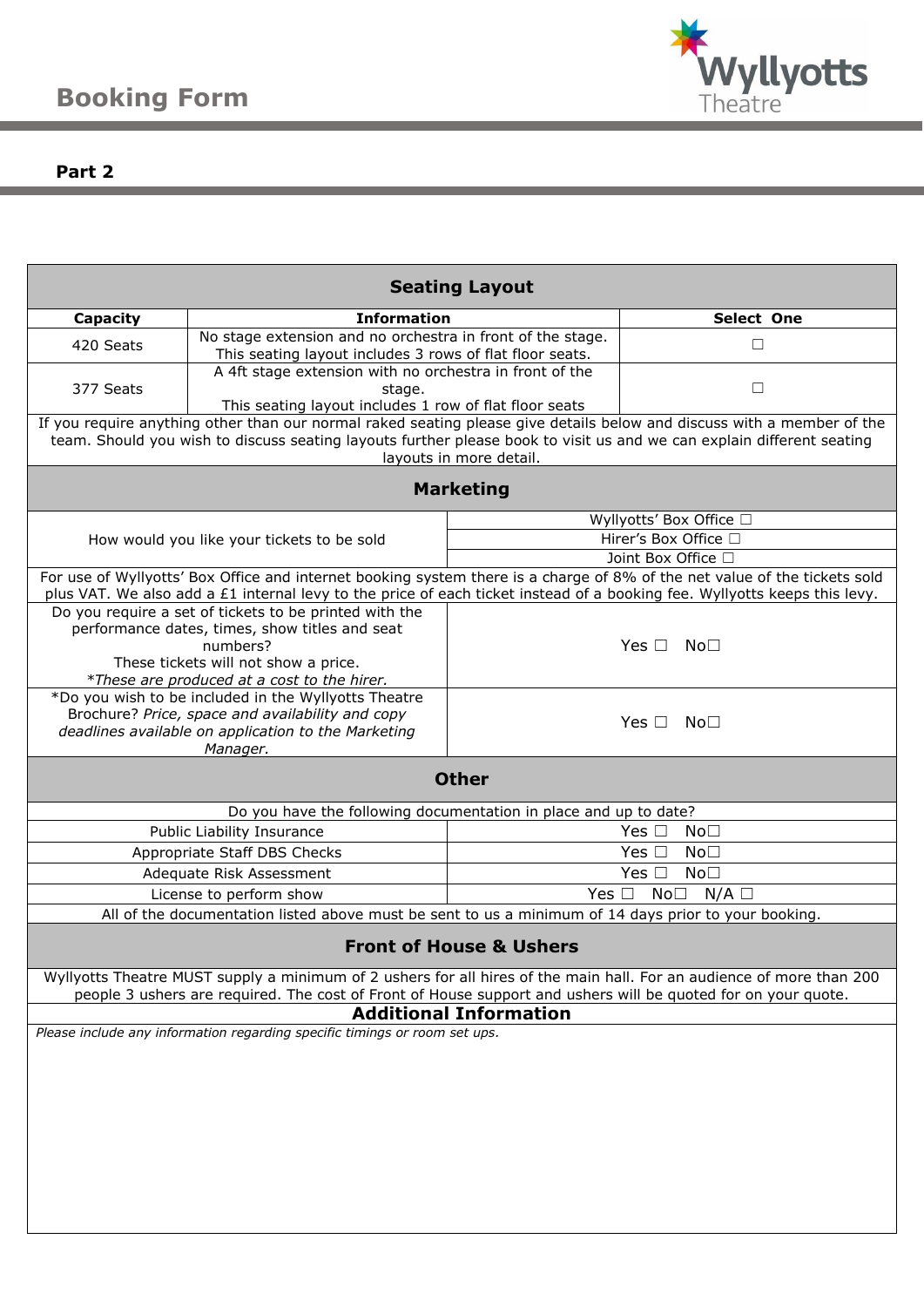

| <b>Payment Terms</b>                                                                                                                                                                                                                                                                                                                                                                                                                                                                                                                            |                       |                                |                                 |  |  |  |  |
|-------------------------------------------------------------------------------------------------------------------------------------------------------------------------------------------------------------------------------------------------------------------------------------------------------------------------------------------------------------------------------------------------------------------------------------------------------------------------------------------------------------------------------------------------|-----------------------|--------------------------------|---------------------------------|--|--|--|--|
| The balance of payment is due 14 days prior to your event.<br>All changes to your booking must be confirmed in writing and changes are cannot be made within 14 days of your<br>event.                                                                                                                                                                                                                                                                                                                                                          |                       |                                |                                 |  |  |  |  |
| <b>Our Contact Details</b>                                                                                                                                                                                                                                                                                                                                                                                                                                                                                                                      |                       |                                |                                 |  |  |  |  |
| Admin: 01707 660067                                                                                                                                                                                                                                                                                                                                                                                                                                                                                                                             |                       |                                |                                 |  |  |  |  |
|                                                                                                                                                                                                                                                                                                                                                                                                                                                                                                                                                 |                       | Box Office: 01707 645005       |                                 |  |  |  |  |
| Hall Bookings                                                                                                                                                                                                                                                                                                                                                                                                                                                                                                                                   | <b>Ginny Williams</b> | Theatre Manager                | Ginny.williams@inspireall.com   |  |  |  |  |
| Technical                                                                                                                                                                                                                                                                                                                                                                                                                                                                                                                                       | Harry Donohoe         | <b>Technical Manager</b>       | Harry.donohoe@inspireall.com    |  |  |  |  |
| Marketing                                                                                                                                                                                                                                                                                                                                                                                                                                                                                                                                       | Debbie Wiltshire      | Marketing & Box Office Manager | Debbie.wiltshire@inspireall.com |  |  |  |  |
| Admin & Payments                                                                                                                                                                                                                                                                                                                                                                                                                                                                                                                                | Sue Ginter            | Admin Assistant                | Sue.ginter@inspireall.com       |  |  |  |  |
| <b>Agreement</b>                                                                                                                                                                                                                                                                                                                                                                                                                                                                                                                                |                       |                                |                                 |  |  |  |  |
| Based on the information you have provided us above, a formal quotation will be calculated.<br>Any changes to this specification must be made in writing and may affect the final cost of your hire.<br>We recommend that you hold a production meeting with our Technical Manager to discuss your technical requirements<br>as this may affect the cost of your booking.                                                                                                                                                                       |                       |                                |                                 |  |  |  |  |
| By signing this form you agree the following:<br>That you have read and agree to adhere to the Conditions and Terms of Hire as set out below.<br>To any additional charges that you may incur by breaching our Conditions and Terms of Hire.<br>That the information provided above is entirely accurate and how you would like your event to be<br>organised and put on sale at the appropriate time.<br>That the full balance of payment is due 14 days in advance of the booking and that changes are<br>unable to be made after that point. |                       |                                |                                 |  |  |  |  |
| Signed:                                                                                                                                                                                                                                                                                                                                                                                                                                                                                                                                         |                       |                                |                                 |  |  |  |  |
| <b>Print Name:</b>                                                                                                                                                                                                                                                                                                                                                                                                                                                                                                                              |                       |                                |                                 |  |  |  |  |
| Date:                                                                                                                                                                                                                                                                                                                                                                                                                                                                                                                                           |                       |                                |                                 |  |  |  |  |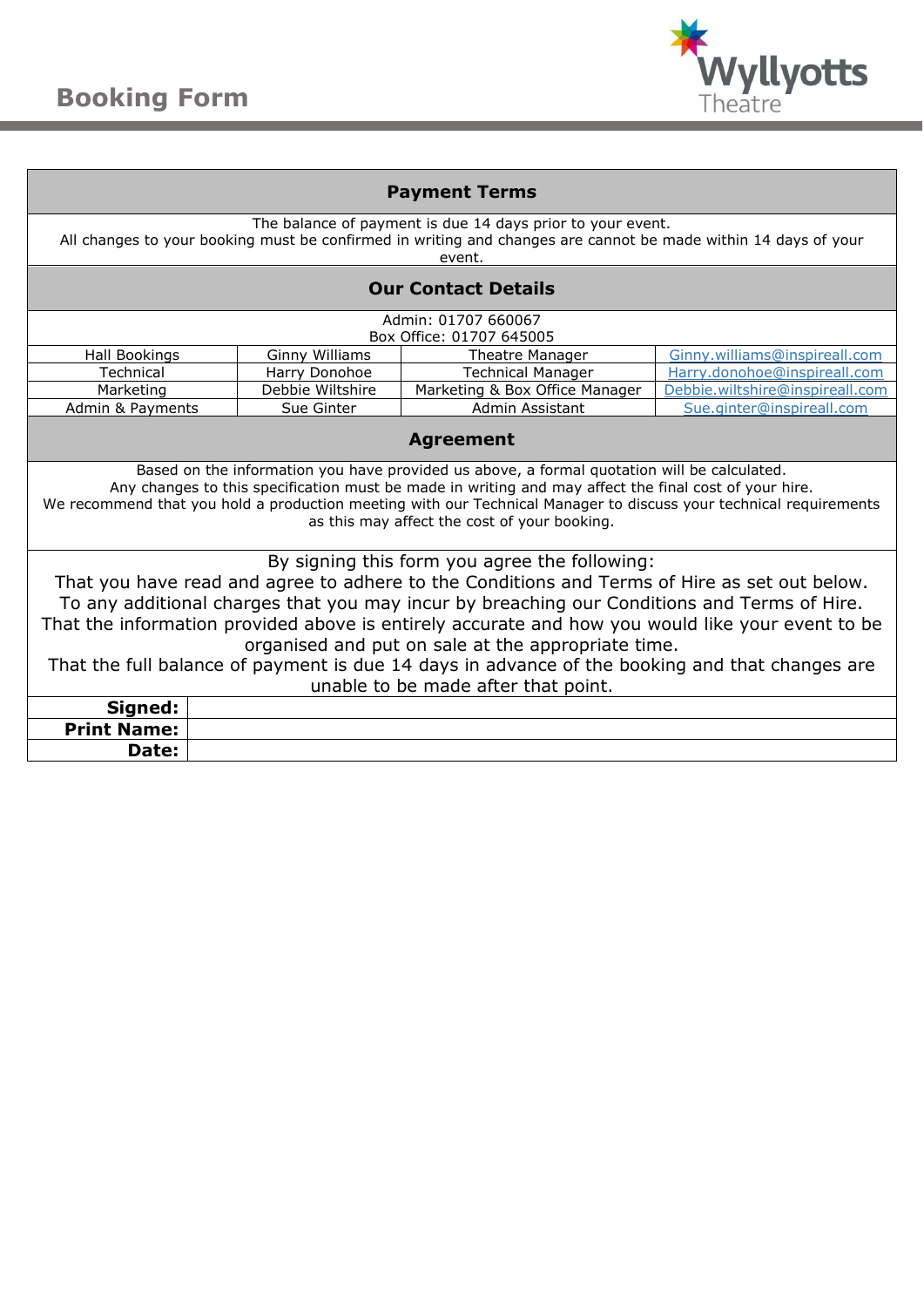

# **Conditions and Terms of Hire**

### **Introduction**

- The following terms and conditions 'henceforth known as 'conditions', 'terms' or any derivation thereof listed below form the basis of the contract between the Hirer and InspireAll 'also referred to as 'Wyllyotts Theatre.'
- These are subject to change at any time. Should you have any queries regarding our terms and conditions please do not hesitate to contact a member of the team.
- Please ensure all contractors (Designers, Stage Management, Technicians or any other members of your Production Team) receive a copy of these terms and conditions. The individual whose name appears on the booking form accepts responsibility for the actions of Contactors, performers and staff who are involved in the event at Wyllyotts Theatre on the date of hire.
- Any breach of the terms and conditions as set out below constitutes a violation of your booking contract and can result in additional charges and/or cancellation.

# **Fire Policy**

- Artificial smoke, haze, snow, flame machines, pyrotechnics and any other effects are not permitted anywhere in the building other than on stage or in the auditorium. Further information on effects can be found under Effects within Technical
- Cooking is not permitted in the building other than in our kitchen. Access to the kitchen is strictly limited to InspireAll employees only. Food may be served in the area that your booking takes place.
- All fire exits and escape routes must be left clear at all times. The Manager on duty reserves the right to suspend or cancel any event until all obstructions have been cleared.
- The use of naked flames is strictly prohibited at all times, including those from a candle/sparkler unless agreed in advance with the Technical Manager. The Manager or Technician on duty reserves the right to suspend any event or function at any time should an issue arise. The Manager or Technician on duty will decide when/if to resume the event if they are satisfied that it is safe to do so in line with InspireAll's health and safety policies.
- The Hall has a maximum capacity of 399 people (including technicians, ushers and other persons in the room). (Main Auditorium: 330. Balcony: 69) Failure to comply will result in the suspension of event by the Manager on duty and will only be resumed when safe to do so.
- The stage and backstage areas have a maximum capacity of 65 people. Failure to comply will result in the suspension of event by the Manager or Technician on duty and will only be resumed when safe to do so.
- Smoking is not permitted in any part of the building. Smoking on stage may be permitted if permission is sought a minimum of 2 months in advance by the Technical Manager.
- Wyllyotts Theatre will provide, in compliance with Licensing Regulations, 'Fireman'/Stage Hand who will be present on stage for the duration of the performance/event.
- All scenery, cloths, draperies, curtains, decorations, etc. shall be rendered non-flammable, preferably in the process of manufacture. Flammable material will not be permitted on stage at any time. Plywood and other thin wood shall not be used in conjunction with scenery except in accordance with such conditions as may be imposed by the Council.

# **Decorations**

- Helium Balloons must be tied down at all times. Any cost incurred to Wyllyotts in having to remove balloons from the ceiling will be charged to the Hirer.
- The use of any type (including hand held and cannon devices) of confetti is prohibited in the Alexander, Wilding, Fetherstone Rooms or the Gallery. For information on confetti in the hall: see Effects under Technical.

# **Payments, Deposits & Cancellations**

- Full payment must be made at least 14 days before the hire date including any deposit payments, InspireAll reserve the right to cancel or amend any unpaid bookings or reservations at any time.
- InspireAll reserves the right to cancel any booking without liability on its part in the event of damage or destruction to Wyllyotts Theatre by fire or any other causes beyond its control, which shall prevent it from performing its obligations in connection with any booking.
- Cancellations by hirers, after payment has been made and booking form received must be made in writing and may be subject to charge.
- The initial deposit is non-refundable, this is then deducted from your balance prior to final or additional payment.

# **Equipment**

- We have various sizes of wooden fold out rectangular tables; we are unable to provide table cloths or table covers.
- We have 10 x 5ft wooden fold out circular tables; we are unable to provide table cloths or table covers unless booked in advance with the Food and Beverage Manager.
- Any cosmetic or physical damage to tables will result a charge to the client. Table cloths can be hired in arrangement with the Food and Beverage Manager.
- We are able to supply **X** Red padded chairs. Our team will assist in setting out the area as required, please specify on your booking form in advance.
- We are unable to guarantee the availability of any of the equipment listed above due to damage or other use. Equipment may be utilised in other areas of the building and is distributed on a first come first served basis.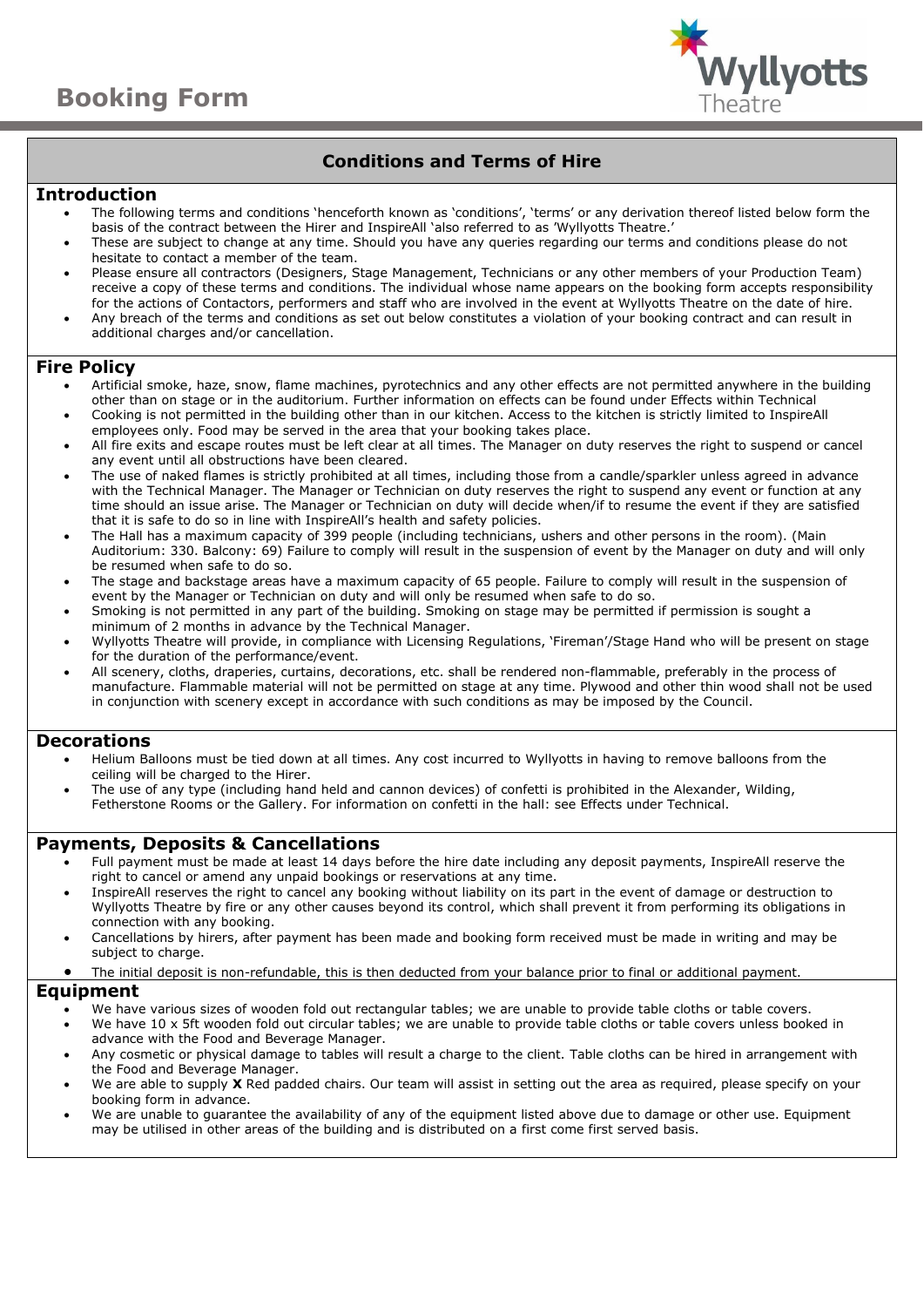

# **Arrival, Departure & Preparation Time**

- Please clearly specify the requested booking time on your booking form, the venue is chargeable from the time setting up of your event until all guests, staff, equipment and personal belongings have been removed.
- The hirer will not be allowed access earlier than the allocated time unless agreed in advance which will be subject to additional charges.
- The hirer may not have equipment/furniture/catering or similar delivered to site any sooner than the agreed booking start time.
- The hirer may not leave equipment on site for collection at a later time or date unless agreed in advance which may be subject to additional charges and storage costs.
- The hirer agrees that all audience members, contractors and staff will have vacated the premises by the time specified on the booking form. Hirers will be charged for any additional time in the venue. Charges may be higher than quoted for hours outside of your booking time.

#### **Parking**

- There is no free parking on site at Wyllyotts Theatre other than on our gridded area. This area may be used for loading and unloading. Vehicles are not permitted to be parked here at any time other than for the purposes of loading. Unauthorised vehicles parked on the gridded area may result in cancellation of the event due to the blocking of fire escapes.
- Failure to vacate the gridded parking area or loading bay on request may result in the Manager on Duty suspending your event.
- Parking in a non-designated space to load and unload vehicles (subsequently blocking fire exits) will result in your event being suspended immediately.

# **Technical**

#### **General**

- **Nothing will be rigged or set up until the start of your booking time as requested on this form.**
- Should you require anything rigging in advance of your arrival please advise well in advance so quotations can be made for this. If you do not then all set ups will take place during your booking times on this form and nothing will be set up specifically for your show before this time.
- Although we try to maintain an up to date inventory of our equipment we are unable to guarantee the availability or functionality of our equipment. Wyllyotts Theatre will not be able to hire in additional equipment to substitute this unless an additional hire charge is already being paid for by the hirer. (This applies to items such as effects, lighting, sound, audio-visual or stage equipment).
- Damage to the stage including those from loose screws on tap shoes will be charged to the client.
- If painting the stage; only Dulux, Leyland or Flints paint may be used. Painting the stage is only permitted if agreed in advance by the Technical Manager.
- You are responsible for painting the stage after your event although we will provide paint and painting equipment for this. You will be charged by the 5L tin of paint.
- All electrical equipment brought in to Wyllyotts Theatre must be 'Portable Appliance Tested' (P.A.T.) at the Hirer's cost. Equipment not meeting this requirement will be removed from the premises.
- Wyllyotts Theatre requires the hirer to submit all paperwork (including risk assessment and safe system of work) with the notice stated above. Should you require assistance with this please contact the Technical Manager.
- The Hirer must ensure all staff and volunteers have appropriate DBS checks as required by the local authorities.
- The Hirer must have appropriate insurance(s) that must be provided to us as proof a minimum of 7 days in advance of the event.

# **Staffing**

- The Technical Manager supervises and advises hirers on the use of lighting, sound and stage requirements. Wyllyotts Theatre staff are responsible for the operation of all theatre equipment, and the Hirer may only use equipment under the authority and supervision of the Technical Manager or a delegated representative.
- The Hirer may supply competent volunteers to assist with an event, who will be responsible at all times to the Technical Manager or a delegate representative. Any volunteer judged not to be competent by the Technical Manager will not be allowed to assist and may be asked to leave the areas under the Technical Managers control.
- The Technical Manager shall determine the staffing level required for the event in line with legal requirements and InspireAll's Health and Safety Policies. Where the Hirer has failed to provide the agreed number of volunteers, the Technical Manager shall have absolute discretion to (a) terminate the event, or (b) supply Wyllyotts Theatre Technical Staff at an additional cost to the Hirer.
- The Hirer must discuss technical needs with the Technical Manager well before the hiring, and return the Technical and Staging Requirements form as specified. No technical service can be provided unless these discussions have taken place.
- The Hirer is not permitted to work on stage or within the auditorium unless the Technical Manager or a representative of are present.